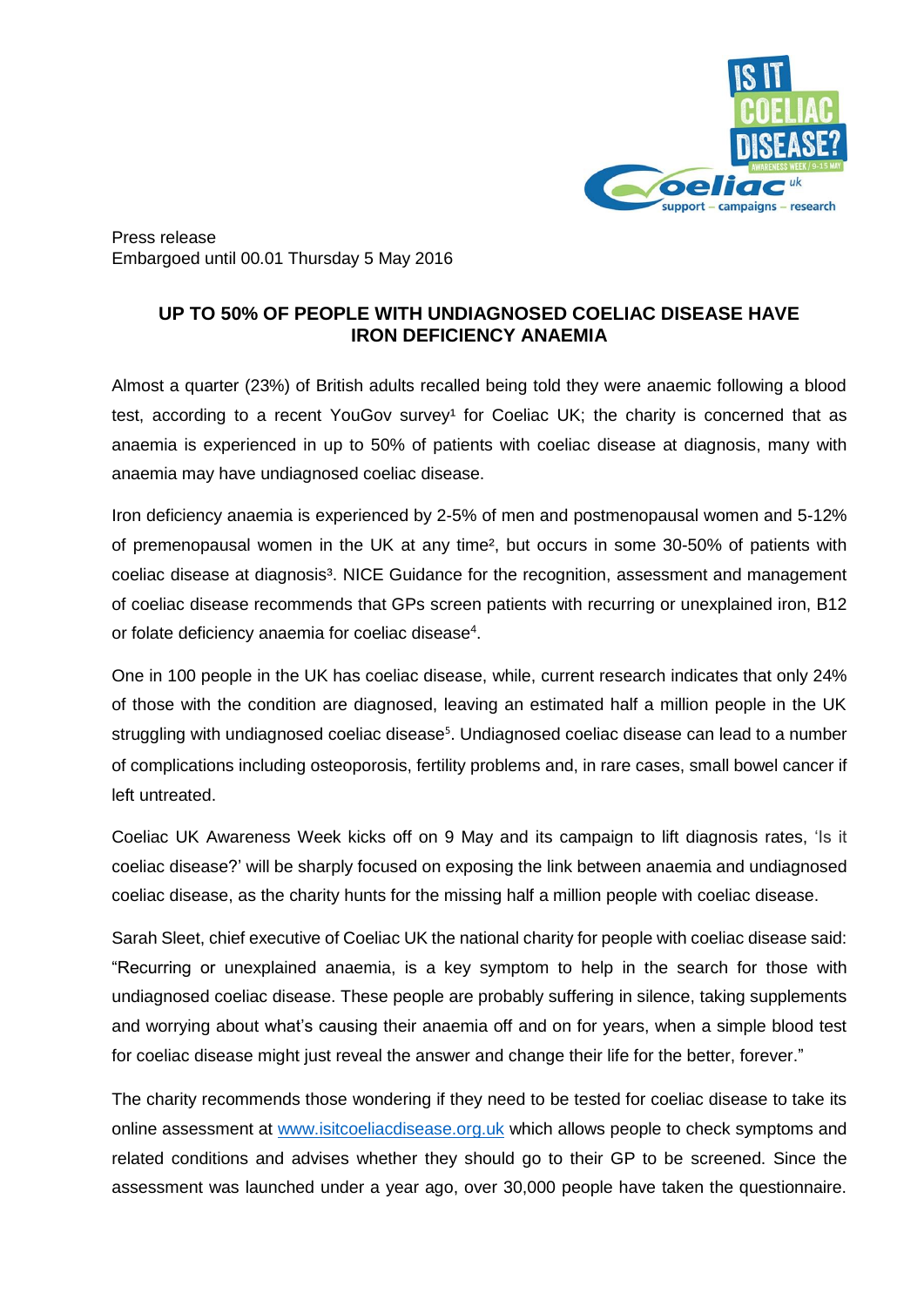From feedback, the initial results suggest that around 8% of those who were recommended to seek testing went on to be diagnosed with coeliac disease.

"We are delighted to be working with a number of partners this year and hope to spread our message far and wide. We are promoting new training for coeliac disease alongside the RCGP and will also be putting information about coeliac disease, the diagnosis process and our online assessment, directly into the hands of the public through our first national leafleting day at Marks & Spencer stores across the country and in thousands of NHS settings.

"If people only take one thing away this year, we hope it's that if you regularly experience anaemia, please get a simple blood test for coeliac disease. With a major job still to do to improve the diagnosis of the condition, I would urge anyone who is suffering with any of the symptoms of coeliac disease to complete the online assessment and start their diagnosis journey," continued Sarah Sleet.

Being anaemic most commonly describes a person with low levels of iron in their blood, known as iron deficiency anaemia. But there are other forms of anaemia associated with undiagnosed coeliac disease linked to low levels of vitamins in the blood, low levels of vitamin B12 or low levels of another B vitamin, folic acid. Anaemia is generally identified by having a blood test and should be checked out by a healthcare professional to determine its cause.

Although not everyone with coeliac disease will experience them, other symptoms of coeliac disease may include frequent bouts of diarrhoea, stomach pain and cramping, regular mouth ulcers, ongoing fatigue, lots of gas and bloating, nausea and vomiting. It is not an allergy or an intolerance but a serious autoimmune disease where the body's immune system damages the lining of the small bowel when gluten, a protein found in wheat, barley and rye, is eaten. There is no cure and no medication; coeliac disease is a life long illness, the only treatment is a strict glutenfree diet for life.

Although the gluten-free diet is the only treatment for the condition it is essential that no one removes gluten from their diet until the full diagnosis has been completed as you have to be consuming it every day for six weeks to ensure accurate blood test results.

**Ends** 

For more information or interviews please contact Kate Newman [kate.newman@coeliac.org.uk](mailto:kate.newman@coeliac.org.uk) or tel: 07952071014

## **References**

<sup>1</sup> All survey figures, unless otherwise stated, are from YouGov Plc. Total sample size was 2,041 adults of which 456 had been told they are anaemic. Fieldwork was undertaken between 25th - 26th February 2016. The survey was carried out online. The figures have been weighted and are representative of all GB adults (aged 18+).

²Goddard AF et al. (2011) Guidelines for the management of iron deficiency anaemia. *Gut 60; 10; 1309-16*

³Ludvigsson J F et al. (2013) Use of computerised algorithm to identify individuals in need to testing for coeliac disease*, J Am Med Inform Assoc* 20: e2; e306-e310

<sup>4</sup> NICE Guideline NG20 Coeliac disease: recognition, assessment and management, September 2015

<sup>5</sup> West J et al. (2014) Incidence and prevalence of celiac disease and dermatitis herpetiformis in the UK over two decades: population-based study. Am J Gastroenterol 109: 5; 757-768